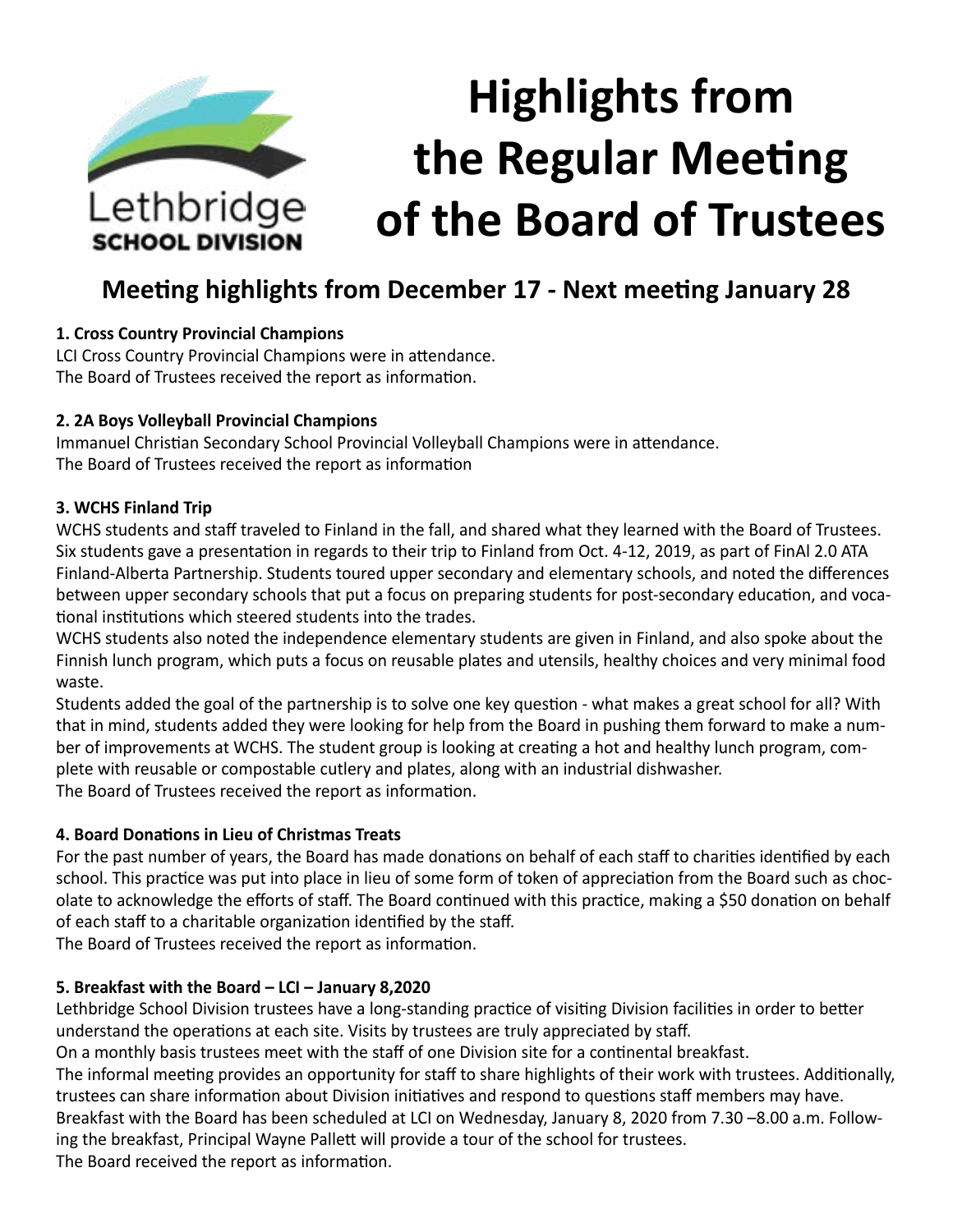## **6. Associate Superintendent Reports**

Christine Lee, Associate Superintendent, Business Affairs; Rik Jesse, Associate Superintendent, Human Resources and Morag Asquith, Associate Superintendent, Instructional Services, delivered their respective reports for the Board. To read the reports in full, see Page 14 of the [AGENDA](https://www.lethsd.ab.ca/download/223698).

# **7. Board Priorities Report**

The Division Office Leadership Team is committed to keeping the Board informed regarding progress in Board priority areas. An update on progress is provided in the form of a report each month. The Board received the report as information.

# **8. Acknowledgements of Excellence**

The Board has a long-standing practice of acknowledging the efforts of students and staff whose commitment to excellence has resulted in outstanding achievement. Details of accomplishments of note are provided as information. Congratulations to the following Division staff and students:

Senator Joyce Fairbairn students who won Gold at Wickfest in Calgary recently (pee wee girls hockey team the Cylones), are: Brook Many Grey Horses, Jenna Arlett, Atley Ross, and Aaliyah Fantazir.

Westminster Educational Assistant, Sandi Zam, completed course work in Learning Commons and Library Services through Mohawk College.

Dasan Shillington, Westminster Grade 4 student, recently skated as the seventh player before a Hurricanes hockey game.

Gilbert Paterson Middle School choir program under the direction of Tyler Leavitt was chosen for the Southern Alberta Children's Choir. Choir members are Alexis Jones, Maeve Jensen, Victor Motte, Marlow Hendry, Anna Skretting, Melora Bowie, Sariah Still, Nyla Butler, and Macee Hall.

# **9. Snacks with the Superintendents Immanuel Christian Elementary School – January 8, 2020m**

At the beginning of each school year, Executive Council members are designated as school liaisons for each of the Division schools. As a liaison, the Executive Council members represent the Division at school functions. It has also been a long standing practice for Executive Council members to visit schools and classrooms on a regular basis, observing first-hand the activities that take place in the school. Visits by Executive Council members are appreciated by staff.

On a monthly basis Executive Council as a whole meet with the staff of one school for snacks.

The informal meeting provides an opportunity for staff to share highlights of their school.

Additionally, Executive Council members can share information about Division initiatives and respond to questions staff members may have.

All the staff of Immanuel Christian Elementary School will be invited to have Snacks with the Superintendents on Wednesday, January 8, 2020 beginning at 11:45 a.m.

The Board received the summary as information.

## **10. Donations and Support**

Lethbridge School Division is fortunate to be in a community that strongly supports programs and services for students. The Division is appreciative of the difference the support makes to the lives of children. These partnerships and support further the efforts of helping children come to school ready to learn, providing opportunities for engagement, and facilitating student growth and well-being. Listed below and attached are the donations and support received by the Division.

• Lowe's Canada donated \$6,164.00 to Wilson Middle School in support of their outdoor classroom project. • Daytona Homes Lethbridge donated \$27,567.50 to Holy Spirit Catholic School Division and Lethbridge

School Division in support of the annual Ready, Set, Go school fair.

The Board received the report as information.